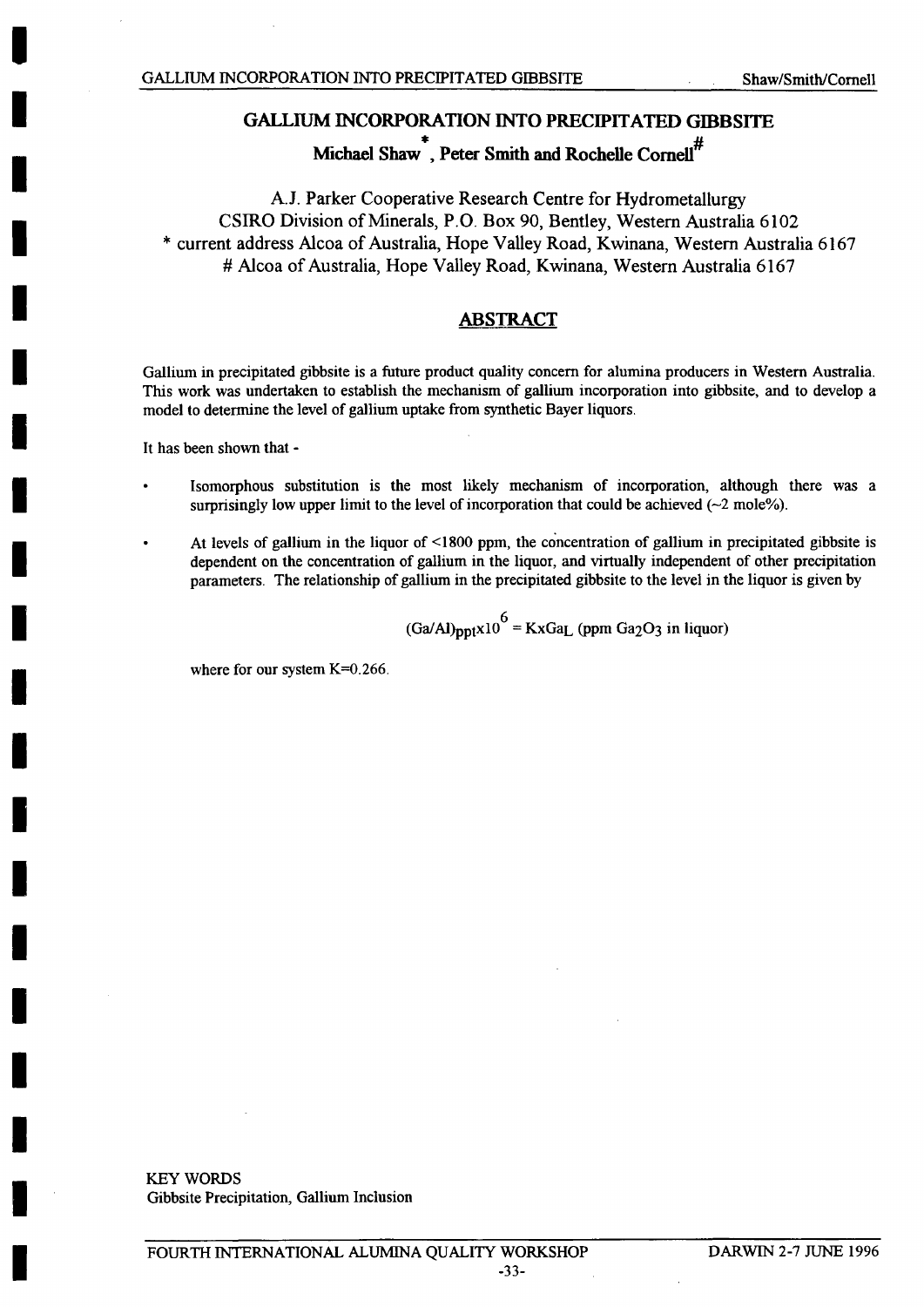# **GALLIUM INCORPORATION INTO PRECIPITATED GIBBSITE**

Michael Shaw, Peter Smith and Rochelle Cornell

# 1.0 **INTRODUCTION**

The efficiency of smelting aluminium from alumina depends critically on the levels of some inorganic impurities in the feedstock material. Levels of these impurities in the alumina may be traced back to inclusions into gibbsite as it is precipitated from Bayer liquor. The commonest impurity in gibbsite, and the one that has received most attention, is sodium (Armstrong, 1993). Modern smelting technologies are less tolerant of sodium and the push is on for lower and lower sodium levels in the alumina.

Another impurity that is often included during gibbsite precipitation is gallium. Presently levels of gallium in alumina are not considered a problem **by** smelters, but gallium has been targeted as a future product quality concern, especially for alumina produced in Western Australia where gallium levels in the bauxite are especially high. It is possible that in the future, we will be examining gallium levels in gibbsite as closely as we do sodium levels today.

Gallium enters the Bayer circuit with the bauxite. The exact nature of the gallium in the bauxite is not known, but there are very few gallium minerals, and it is probable that gallium substitutes for aluminium in the alumina bearing minerals (Hill Roy and Osborn, **1952).** Several gallium analogues to aluminium. oxides are known, but interestingly, no stable hydroxides of gallium (analogous to say gibbsite) have been reported (Hill Roy and Osborn, *1952).*

The fate of gallium in the process is also somewhat unclear, **If** it is associated with the iron minerals, it will exit, undigested with the mud. If gallium is associated with the alumina minerals, then the majority is likely to be liberated into the liquor. Some of it will precipitate with the gibbsite and some will accumulate in the liquor. It is the rising levels of gallium in some refinery liquors, and hence in the precipitated gibbsite, that gives rise to the quality concern.

There are at least four possibilities for the mechanism of gallium inclusion into gibbsite **-**

- Adsorption of gallium ions onto the growing gibbsite surface
- Entrapment of pockets of liquor (containing gallium) into the crystal structure of gibbsite
- Separate crystallisation of gibbsite and a gallium solid which agglomerate to a single compact (this we will term coprecipitation)
- Isomorphous substitution of atomic gallium for aluminium in the structure of gibbsite.

Adsorption is the mechanism favoured for the inclusion of soda into gibbsite, and entrapment of liquor is an earlier, now discarded theory for the same inclusion. Coprecipitation is the likely mechanism for the presence of sodium oxalate in precipitated gibbsite. Isomorphous substitution has been suggested before for the incorporation of gallium into gibbsite (Yatsenko and Demenev, **1960)** although no direct evidence was presented.

The objectives of the current work are **-**

- **1 Establish the most likely inclusion mechanism**
- 2 Develop a model to predict the levels of gallium inclusion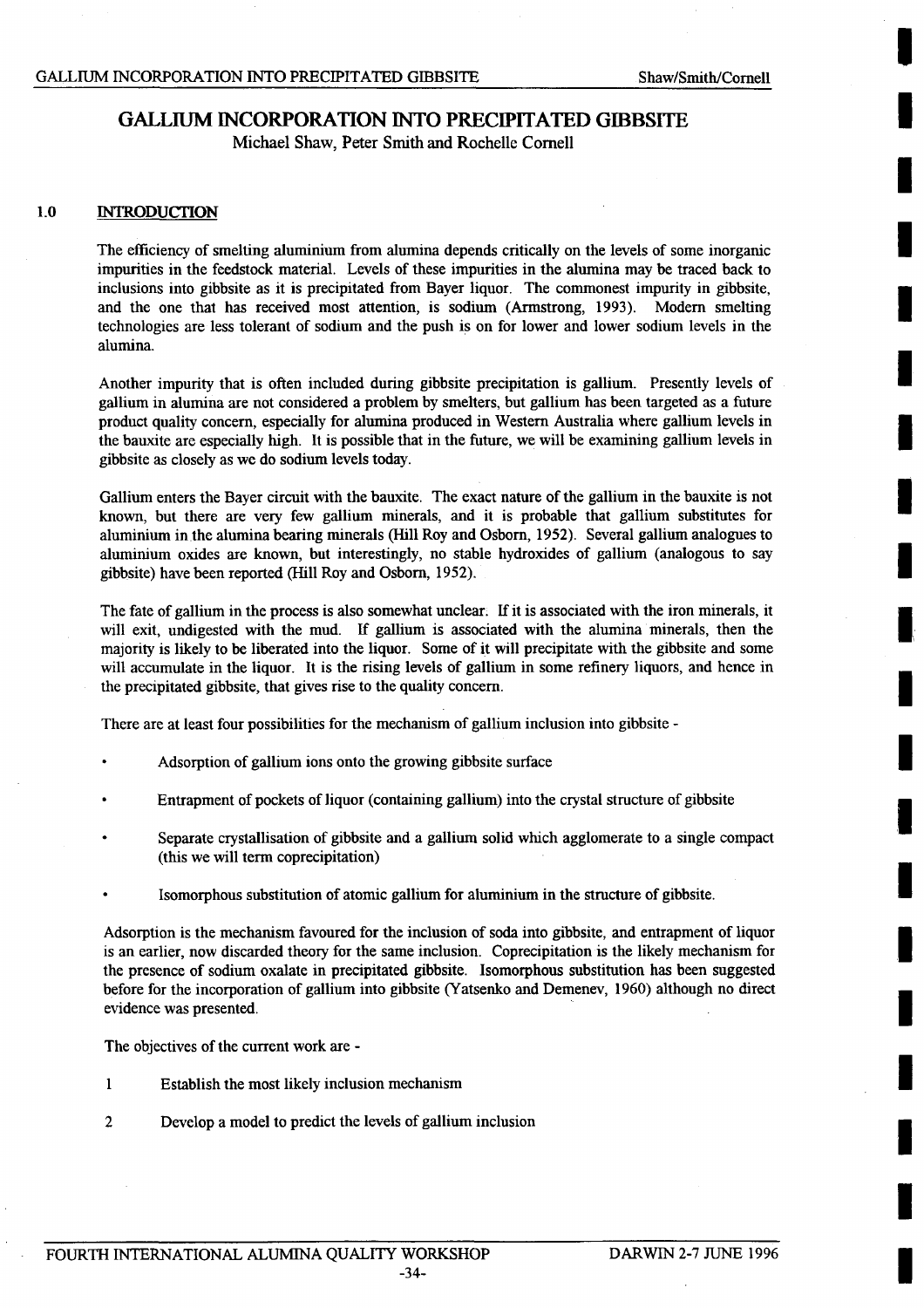### **2.0 EXPERIMENTAL**

#### **2.1** Materials and synthetic liquor preparation

Sodium hydroxide and sodium carbonate were AR grade (Ajax Chemicals). Gibbsite *(C31 hydrate,* Alcoa Chemicals Division) was used for liquor preparation and for seeding liquors. Liquors were made by atmospheric digestion to a total caustic level  $(TC)$  of 180 g/L  $(Na_2CO_3)$  and a total alkali level  $(TA)$ of 220 **g/L** (Na 2CO3 ) with varying alumnumi to produce liquors from **A/TC=0. 5** to **0. 7** (aluminium, **A** expressed as g/L AI<sub>2</sub>O<sub>3</sub>). Liquors were passed through 0.45  $\mu$ m membrane filters before use, and analysis was **by** an inflection point variation of the standard gluconate titration (Watts and Utley, **1956).** Gallium oxide (Sigma Chemicals) was dissolved in caustic to make a stock solution of the same **TC** and **TA** and added to the liquor to produce the desired Ga concentration. Dilution of the aluminium **by** this procedure was of the order of a 2% change in **A/TC** for a Ga level of 400 ppm.

### 2.2 Precipitation Tests

HDPE bottles **(250** mL) were charged with liquor (200 mL) and gallium stock solution to produce concentrations between 100-1800 ppm gallium (as Ga<sub>2</sub>O<sub>3</sub>). Two high gallium concentration solutions **(50 g/L** and **75 g/L** Ga2O3) were prepared **by** mixing the gallium oxide with the **C3 1** before digestion (see section **3.2).** Solutions were placed into a preheated, temperature controlled bottle roller (Intronics Ltd, **23** rpm). After equilibration, they were seeded and returned to the bottle roller. After the desired time, solids were filtered through a Postlip filter, washed with deionized water and dried at **100'C.**

#### **2.3** Analysis of Gallium

X-ray fluorescence (XRF) was used to analyse for gallium in gibbsite. **A** Phillips model PW1480 X-ray fluorescence spectrometer was used. **A** Mo X-ray source was set at **90 kV** and a current of **30** mA. **A** fine collimator and a Nal scintillation detector was used. The analysing crystal was LiF(200). The detector angle for Ga radiation was set at 38.8° for Ga K<sub>a</sub>.

Gibbsite was mixed with an XRF binder and made into a pressed powder sample, dried at 100<sup>o</sup>C and run on the XRF. In-house standards of aluminosilicates containing gallium up to **5000** ppm were used to produce a calibration. Concentrations of Ga are reported in this paper as  $g/L$  equivalent Ga<sub>2</sub>O<sub>3</sub> in precipitated gibbsite (total weight minus seed).

### **3.0 RESULTS AND DISCUSSION**

#### **3.1 Effect of Process Parameters on Gallium Inclusion**

The influence of starting Ga in the liquor on Ga in precipitated gibbsite is shown in Figure **1.** Gibbsite was precipitated for **96** hours at **60'C** from a liquor with a starting **AITC** of **0.7,** and a seed charge of **50 g/L.**

Figure **I** shows a linear relationship between the Ga in the liquor and in the final precipitate. This relationship holds up to **1800** ppm in the liquor, which is far in excess of current plant levels. The degree of atomic substitution (Ga for **Al)** in gibbsite for our conditions will therefore be given **by** the relation

$$
(Ga/Al)x106 = KxGaL (ppm Ga2O3 in liquor)
$$

where for our system K=0.266.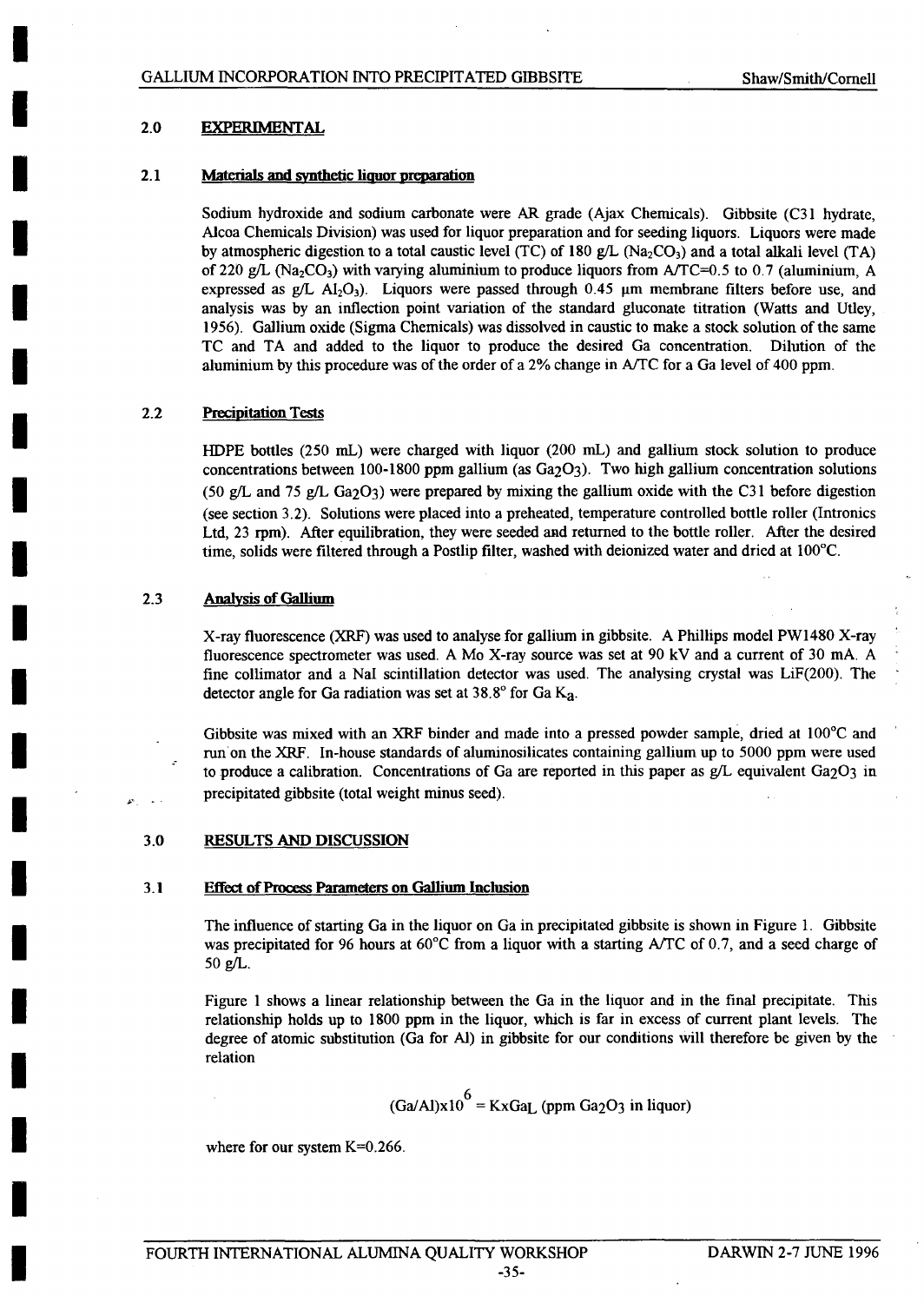**I**

**I**

**I**

**I**

**I**

**I**

**I**

**I**

**I**

**I**

**I**

**I**

**I**

**I**

**I**

**I**

**I**

**I**

**I**

**I**



# Figure **1: Gallium** in **precipitated gibfbsite and % uptake as a function of starting gallium in the** liquor.

Also shown in Figure 1 is the uptake of gallium from the liquor which is almost a constant 4% up to **1800** ppm Ga2O3 in the liquor This constancy is to **be** expected if the gallium included in the gibbsite is directly proportional to the liquor concentration, and the gibbsite yield after **96** hours is itself constant. The value of 4% uptake is in good agreement with the results of Yatsenko and Demenev (1960), and since the yields of the present experiments  $(-75-80 \text{ g/L} (A12O3))$  are consistent with those in industry, then subject to the effects of, the same **%** uptake could be expected to occur across the precipitator bank in a refinery.

The influence of gallium inclusion on gibbsite precipitation kinetics can be seen in Figure 2 which shows the amount of gibbsite precipitated as a function of time for seed charges **50, 100** and 200 **g/L** and gallium in the start liquor of 0, 200 and 400 ppm Ga<sub>2</sub>O<sub>3</sub>. Within experimental error, gallium up to 400 ppm in liquor has no effect on precipitation kinetics, except for the initial stages at low *(50* **g/L)** seed charge. At this initial stage, higher levels of Ga depress the rate of gibbsite precipitation, and although the effect is only small **(-13%** less precipitation after 2 hours at **50 g/L** seed) it is outside experimental error. This depression of rate decreases for higher seed charges and for the latter stages of precipitation.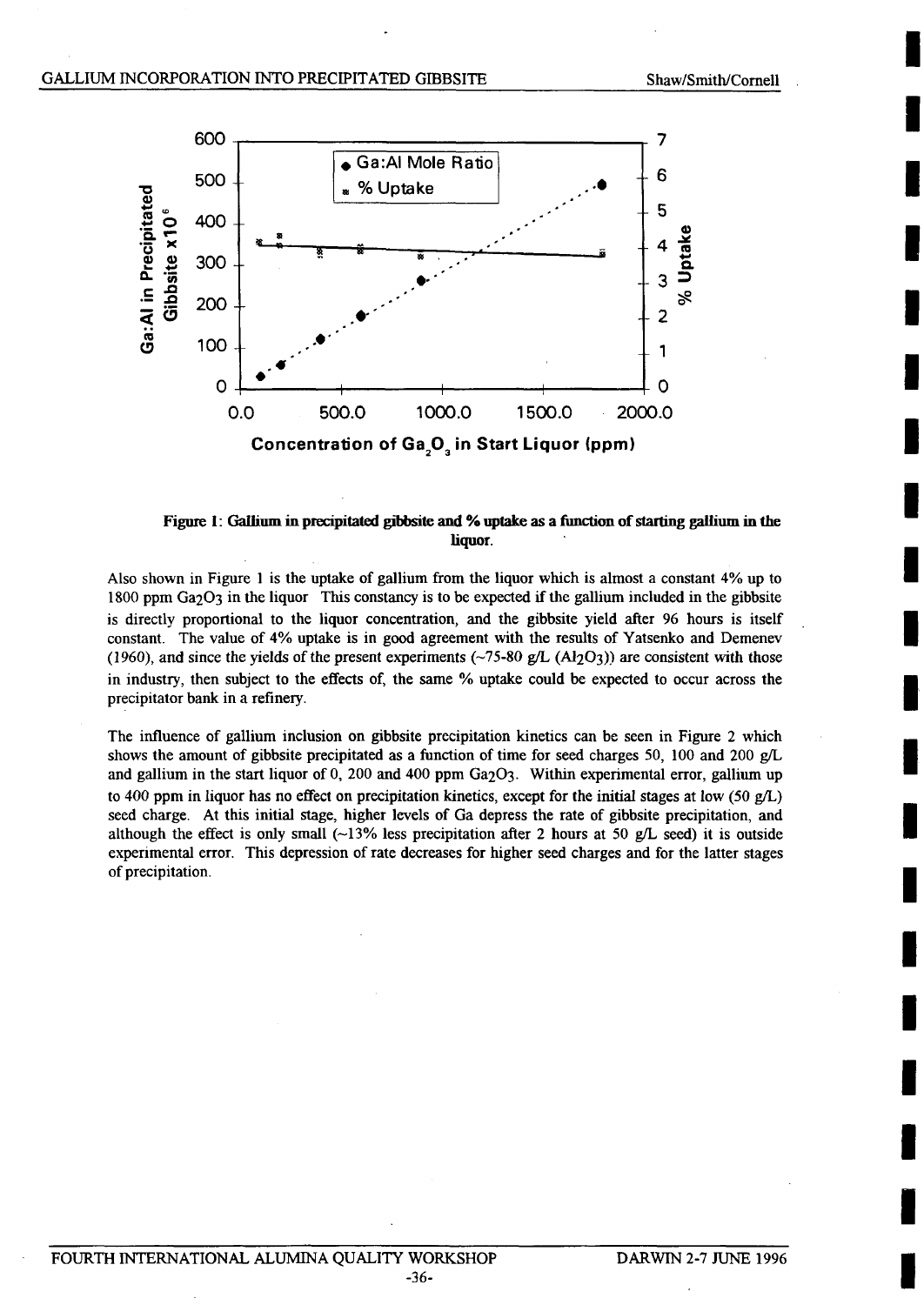

# **Figure 2: Influence of seed charge and starting gallium concentration in the liquor on gibbsite** precipitation.

**A** single parameter which describes the kinetics of the precipitation process is the linear growth rate which can be defined as the volume flux of gibbsite over unit seed surface area. Its units are  $\mu$ m/hr. Figure 3 shows the incorporation of gallium into gibbsite as a function of the linear growth rate for seed charges *50,* **100** and 200 **g/L,** gallium concentrations of **0,** 200 and 400 ppm and start liquor **A/TC** of *0.5,* **0.6** and **0.7 (TC** constant at **180,** temperature **60'C).** There are no trends for any of these variables, suggesting that gallium is having no effect on standard precipitation kinetics.

The influence of gallium incorporation. on precipitation yield at different temperatures is given in Figure 4. Increasing temperature increases the saturation level of alumina in the liquor and hence decreases the overall yield. It also slows the precipitation and so 24 hours may not be sufficient time to reach maximum yield. The influence of different levels of gallium in the liquor is apparent only at the higher temperatures. The differences are all within experimental error  $(-5\%)$ , but the trend (higher gallium **-** lower yield) does appear to be consistent.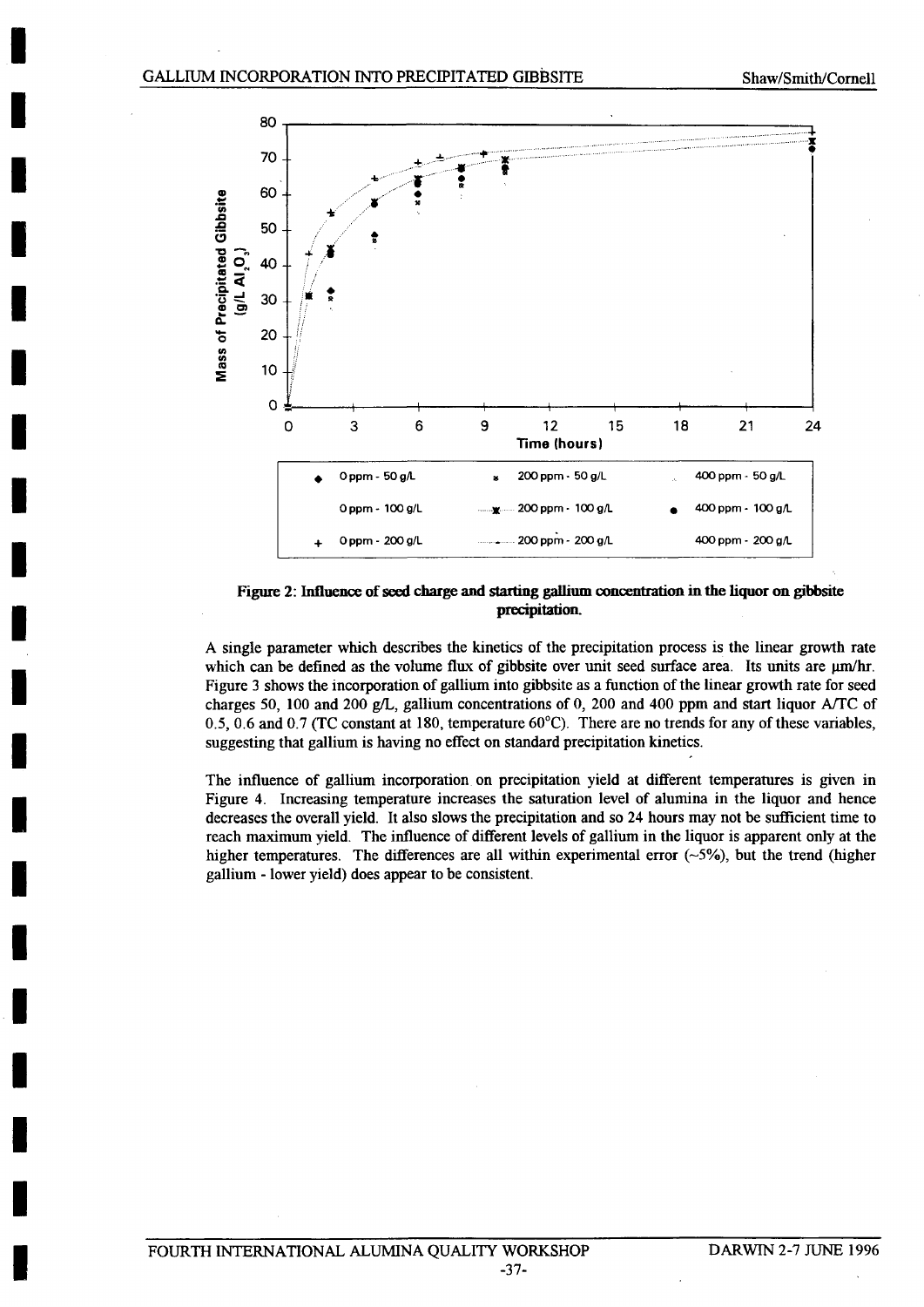**I**

**I**

**I**

**I**

**I**

**I**

**I**

**I**

**I**

**I**

**I**

**I**

**I**

**I**

**I**

**I**

**I**

**I**

**I**

**I**



Figure 3: Effect of gibbsite precipitation rate on gallium inclusion for all data (varying temperature, superaturation and seed charges).



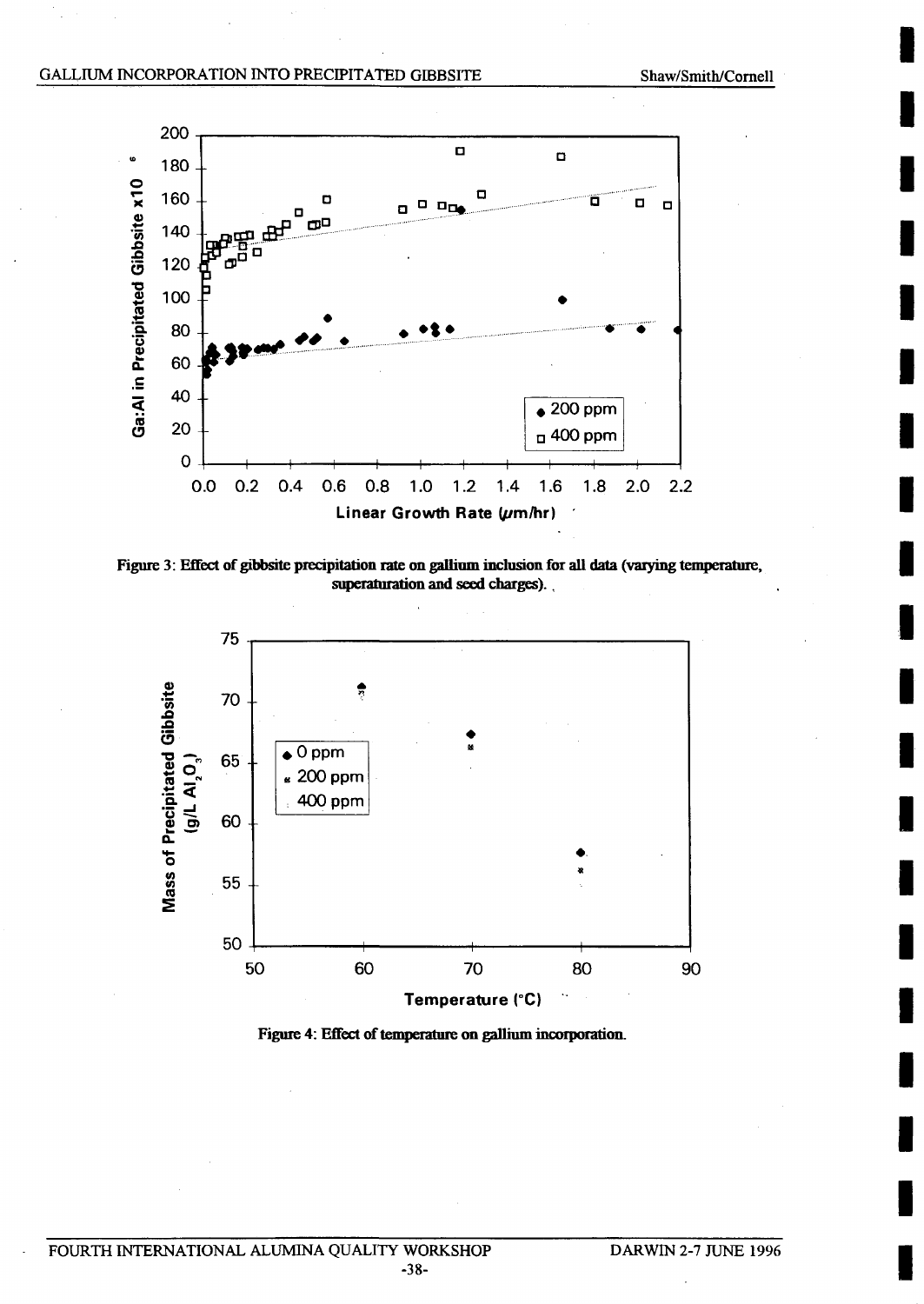

Figure **5:** Morphology of cystals **grown with** varyig levels of gallium **-** (a) no gallium, **(b) 0.25** mole % Ga<sub>2</sub>O<sub>3</sub> and (c) 2 mole% Ga<sub>2</sub>O<sub>3</sub>.

(a)

 $\blacksquare$ 

I

**(b)**

**(c)**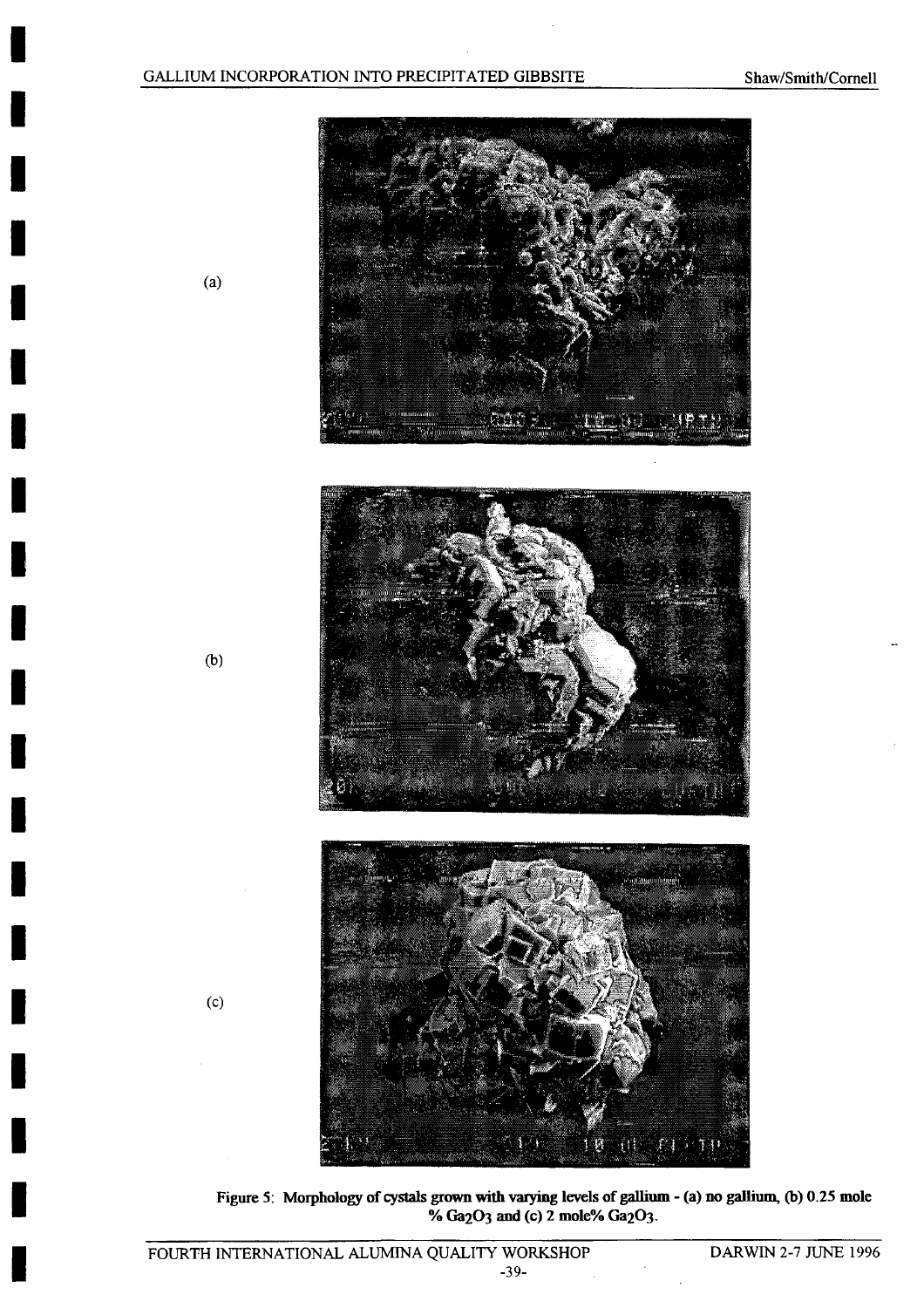# **GALLIUM INCORPORATION INTO PRECIPITATED GIBBSITE**

**I**

**I**

**I**

**I**

**I**

**I**

**I**

**I**

#### **3.2** Mechanism of Gallium Incorporation

Preparation of two high gallium content gibbsites were attempted. In the first, a solution with **A=100 g/L** and Ga2O3=50 **g/L** was seeded with gibbsite **(50g/L)** and left at **60'C** for two weeks. The total gallium content of this material was **0.25** mole **%** which corresponded to **0.75%** gallium in the precipitated material. An example of the resulting crystals is shown in Figure **5 (b)** (For comparison, Figure  $5(a)$  shows a typical crystal grown under the same conditions without gallium).

The second high gallium product was made from a solution of  $A=72$  g/L and  $Ga_2O_3=72$  g/L ( $\sim$ at the limit of solubility **by** the atmospheric preparation process). Only a small amount of seed was added **(0.25 g/L)** to start the crystallisation which was left for two weeks at **60'C.** The resulting crystals (Figure 5(c)) contained 2 mole% Ga2O3 and this represented the maximum level of incorporation achieved in this study.

**A** sample of the 2 mole% product was set in resin, sectioned and analysis performed in a Jeol **JSM-3 5 C SEM.** Figure **6** shows a backscatter image of a sectioned particle showing a darker section in the centre. An X ray spectrum across the particle (not shown) indicated that the edges of the particle were higher in gallium than the centre. From this we believe that the centre represents a seed particle, around which the high gallium gibbsite has grown (since the seed concentration was small in the preparation, this particle may be atypical). An X-ray dot map of the same particle shows that aluminium is distributed evenly throughout the particle. Gallium is also evenly distributed around the outside of the particle and sparse in the centre.



**Figure 6: Backscattered image of a sectioned particle of high gallium incorporated (2 mole%) gibbsite.**

There is no evidence from the micrographs or the X-ray maps of a coprecipitated phase or entrapment of mother liquor (which would show up as uneven gallium distributions).

The effect of two organic compounds on the incorporation of gallium is shown in Figure **7.**

From Figure **7** it is apparent that citric acid has no effect on gallium incorporation, and that such incorporation is mildly suppressed **by** the presence of tartaric acid. This is in marked contrast to the effect that tartrate has on the soda incorporation where increases of soda inclusions of **65%** result from the presence of 0.015M tartrate in the liquor (Grocott and Rosenberg, 1988).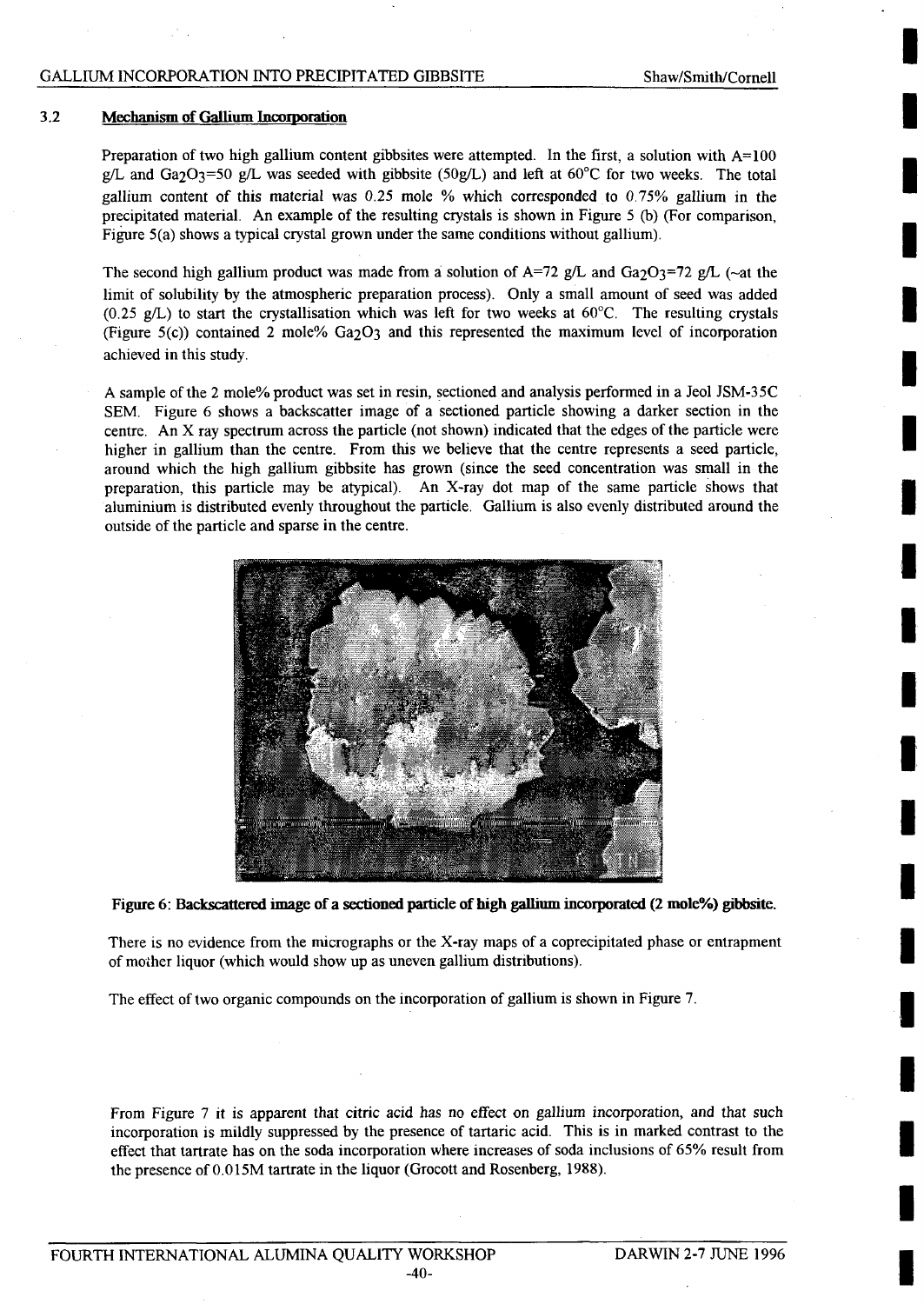

Figure 7: Effect of model organic compounds in the liquor on gallium incorporation.

It is believed that soda is incorporated into gibbsite through adsorption onto the surface and that the blocking of surface crystallisation sites **by** tartrate results in higher levels of soda on the surface, and ultimately into the gibbsite structure. The fact that gallium does not show the same behaviour in the presence of tartrate indicates that adsorption is not the method **by** which gallium is included. This conclusion is supported **by** the linear relationship of incorporation to the concentration of gallium in the liquor (Figure **1).** Such a relationship would not be likely if adsorption was the inclusion mechanism.

This leaves isomorphous substitution as the most likely mechanism of incorporation. On the basis of its charge and radius, the gallium ion is well suited to substitute for aluminium in the gibbsite structure (ionic radius of  $Ga^{3+}$  is 62 pm compared to  $Al^{3+}$  of 53.5 pm). A change in the unit cell dimensions calculated from XRD analysis is usually taken as definitive evidence for such a mechanism, but in this case the level of substitution (2 mole%) is too low to make a measurable difference (a minimum of  $\sim 10$ mole **%** substitution would be needed to see a significant change in the unit cell). The reason why there is such a small upper limit to substitution is at present still unclear.

# 4.0 **CONCLUSIONS**

- The degree of incorporation of gallium into precipitated gibbsite is directly proportional to the level of gallium in the liquor (up to **1880** ppm Ga2O3 in liquor) and unrelated to other precipitation parameters (temperature, aluminium supersaturation or seed charge).
- The morphology of gibbsites containing increasing levels of gallium show a decrease in fines and an increase in the regularity and blockinessof the crystals.
- The direct relation between gallium in liquor and gallium in precipitated gibbsite, the evenness of gallium distributed in the solid and the absence of coprecipitation (of different phases) suggest that isomorphous substitution is the most likely mechanism for incorporation, although the maximum incorporation achievable (2 mole%) was unexpectedly low.